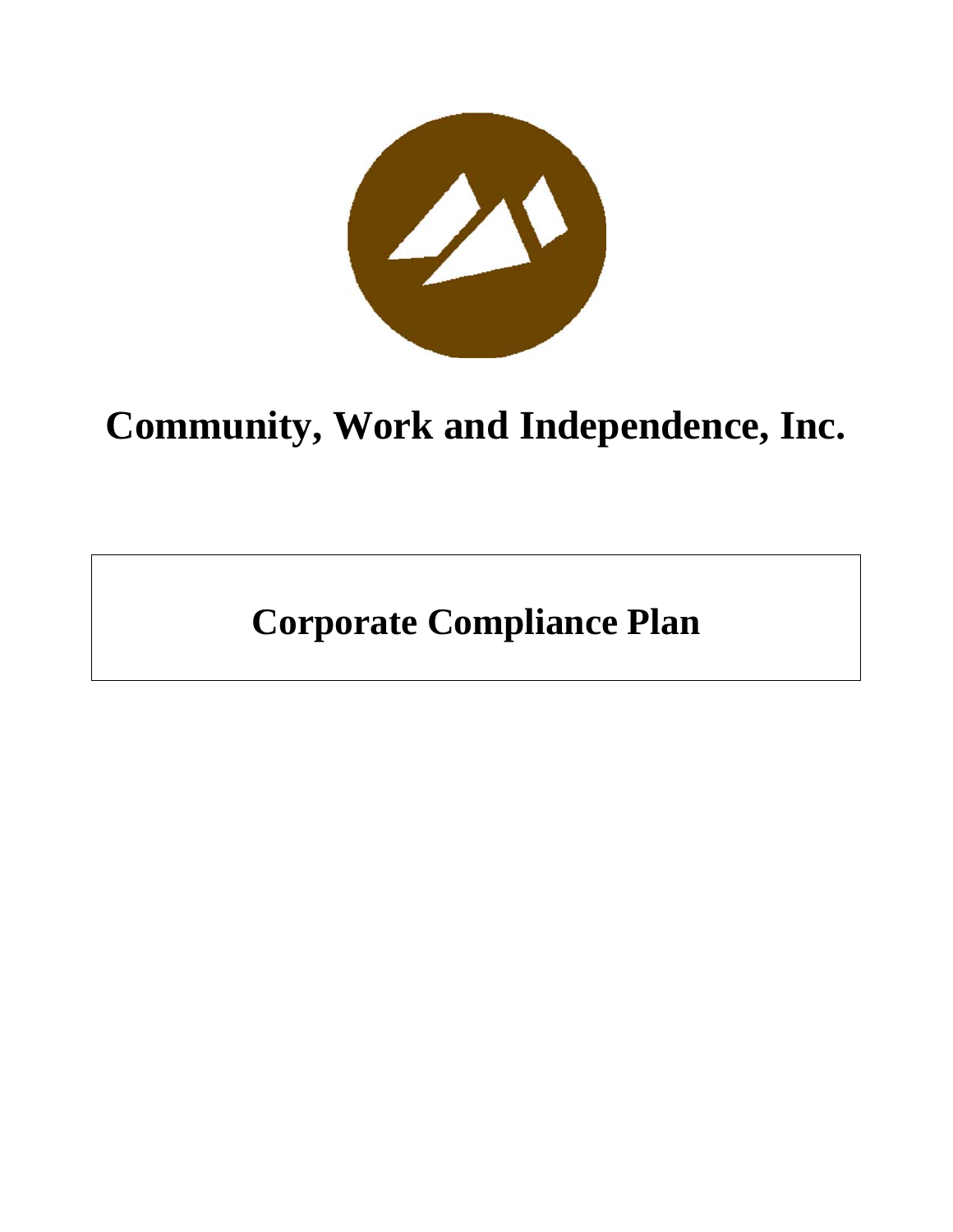# **Table of Contents**

| <b>Section Name:</b> |                                                                                                                                                                                                             | Page #            |
|----------------------|-------------------------------------------------------------------------------------------------------------------------------------------------------------------------------------------------------------|-------------------|
| I.                   | <b>Corporate Compliance Plan</b><br>Philosophy<br>٠                                                                                                                                                         | 1 and 2<br>2      |
| II.                  | <b>Compliance Program Oversight</b><br>The Role of the Compliance Officer<br>ш<br>The Structure, Duties and Role of the Compliance Committee<br>ш<br>Delegation of Substantial Discretionary Authority<br>٠ | 3<br>4 and 5<br>6 |
| Ш.                   | <b>Education and Training</b>                                                                                                                                                                               | 7                 |
| IV.                  | <b>Effective Confidential Communication</b>                                                                                                                                                                 | 8                 |
| V.                   | <b>Enforcement of Compliance Standards</b>                                                                                                                                                                  | 9                 |
| VI.                  | <b>Auditing and Monitoring of Compliance Activities</b>                                                                                                                                                     | 10                |
| VII.                 | <b>Detection and Response</b>                                                                                                                                                                               | 11                |
| VIII.                | <b>Whistleblower Provisions and Protections</b>                                                                                                                                                             | 12                |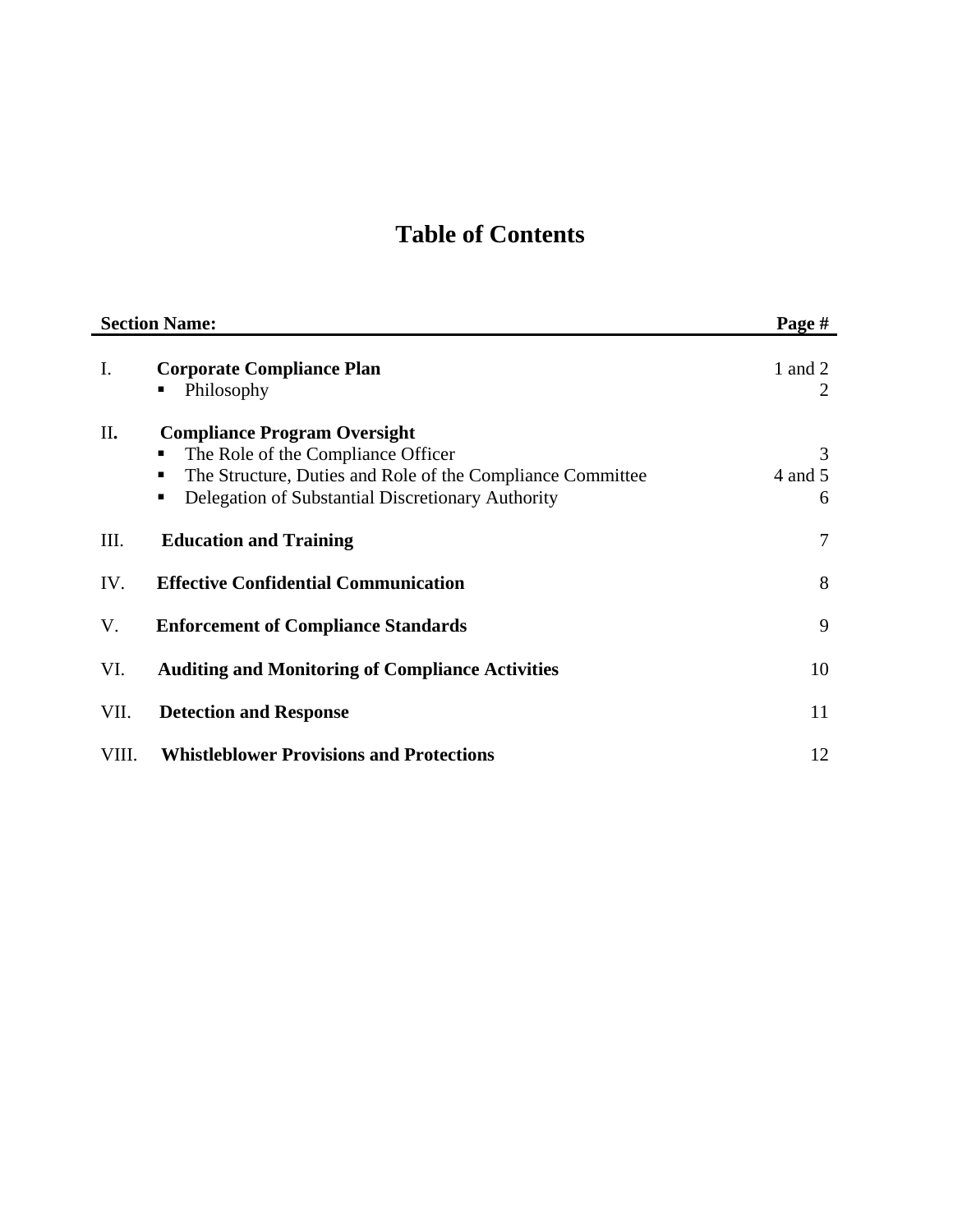# **Community, Work and Independence, Inc.**

# **I. CORPORATE COMPLIANCE PLAN**

#### **i. Policy Statement**

It has been and continues to be the policy of Community, Work and Independence Inc., also referred to as CWI, to comply with all applicable federal, state and local laws and regulations, and payer requirements. It is also CWI's policy to adhere to the Code of Conduct that is adopted by the Board of Directors, the Chief Executive Officer and the Compliance Committee.

#### **ii. Commitment**

CWI has always been and remains committed to our responsibility to conduct our business affairs with integrity based on sound ethical and moral standards. We will hold our employees, contracted practitioners, Board of Directors and vendors to these same standards.

CWI is committed to maintaining and measuring the effectiveness of its compliance policies and standards through monitoring and auditing systems reasonably designed to detect noncompliance by its employees and agents. We shall require the performance of regular, periodic compliance audits by internal and/or external auditors who have expertise in federal and state health care statutes, regulations, and health care program requirements.

#### **iii. Responsibility**

All employees, contracted practitioners, Board of Directors and vendors shall acknowledge that it is their responsibility to report any instances of suspected or known noncompliance to their immediate supervisor, the Chief Executive Officer or the Compliance Officer. Reports may be made anonymously and/or without fear of retaliation or retribution. Failure to report known noncompliance or making reports which are not in good faith will be grounds for disciplinary action, up to and including termination. Reports related to harassment or other workplace-oriented issues will be referred to Human Resources.

#### **iv. Policies and Procedures**

CWI will communicate its compliance standards and policies through required training initiatives to all employees, contracted practitioners, Board of Directors and vendors. CWI is committed to these efforts through distribution of this Compliance Plan and the Code of Conduct. Compliance policies will be adopted by the Board of Directors and the Compliance Committee will approve compliance procedures.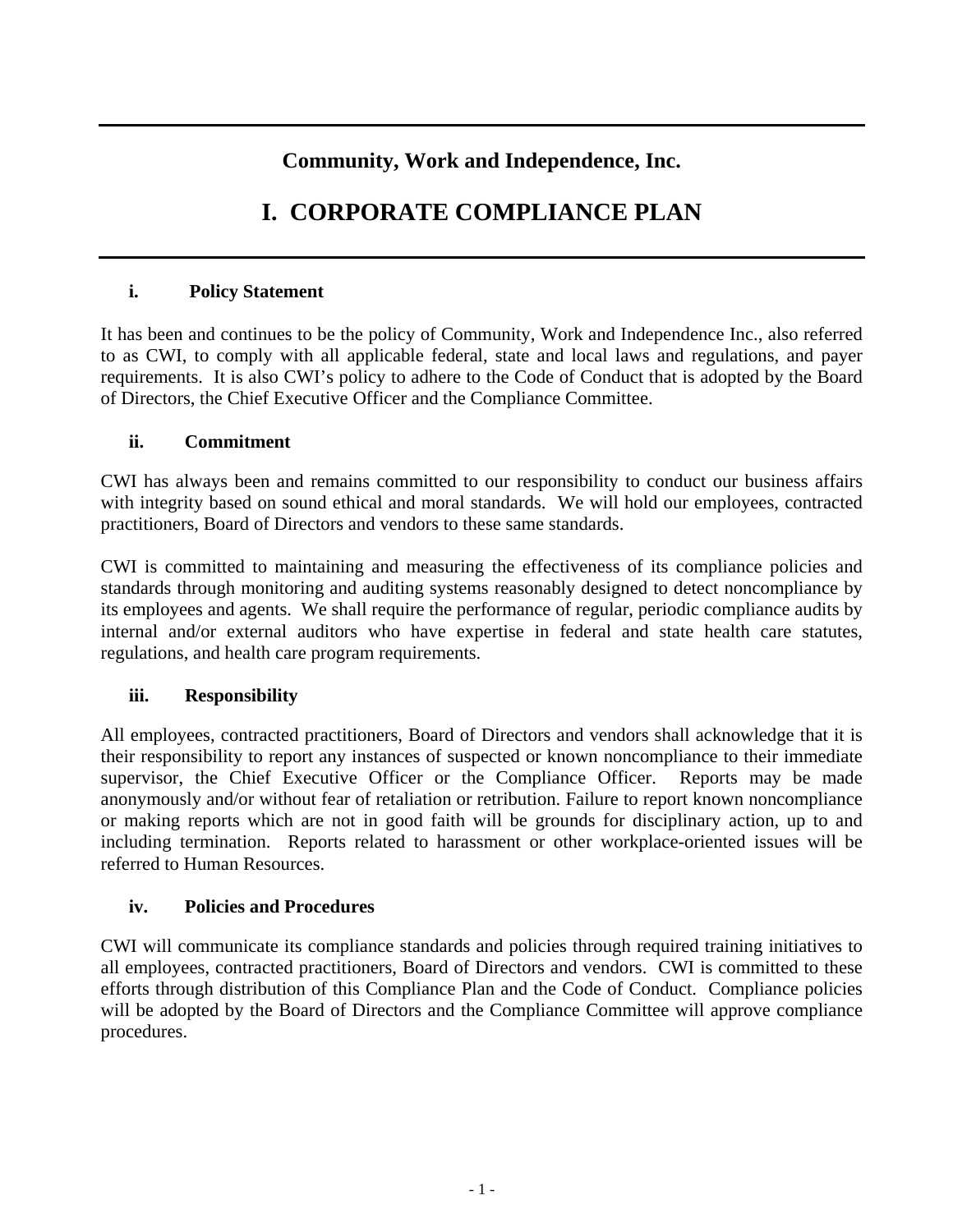#### **v. Enforcement**

This Compliance Policy will be consistently enforced through appropriate disciplinary mechanisms including, if appropriate, discipline of individuals responsible for failure to detect and/or report noncompliance.

#### **vi. Agency Response**

Detected noncompliance, through any mechanism, i.e. compliance auditing procedures, confidential reporting, will be responded to in an expedient manner. We are dedicated to the resolution of such matters and will take all reasonable steps to prevent further similar violations, including any necessary modifications to the Compliance Plan.

#### **vii. Due Diligence**

CWI will, when necessary, exercise due diligence with regard to background and professional license verifications for all prospective employees, contractors, vendors, and members of the Board of Directors.

#### **viii. Whistleblower Provisions and Protections**

CWI will not take any retaliatory actions against an employee if the employee discloses certain information about CWI's policies, practices or activities to a regulatory, law enforcement or other similar agency or public official. Protected disclosures are those that assert that CWI is in violation of a law that creates a substantial and specific danger to the public health and safety or which constitutes health care fraud under the law or that assert that, in good faith, the employee believes constitute improper quality of consumer care.

#### **Philosophy of CWI**

- **i. Philosophy**
- **To be a learning organization that attracts, develops and retains premier staff to fulfill our mission.**
- **To be a driving force in the development of partnerships and collaborations to address major challenges in our communities.**
- **To be a corporation with financial resources to support our mission and future growth.**
- **To promote the application of best practices and innovative models to benefit our consumers and their families.**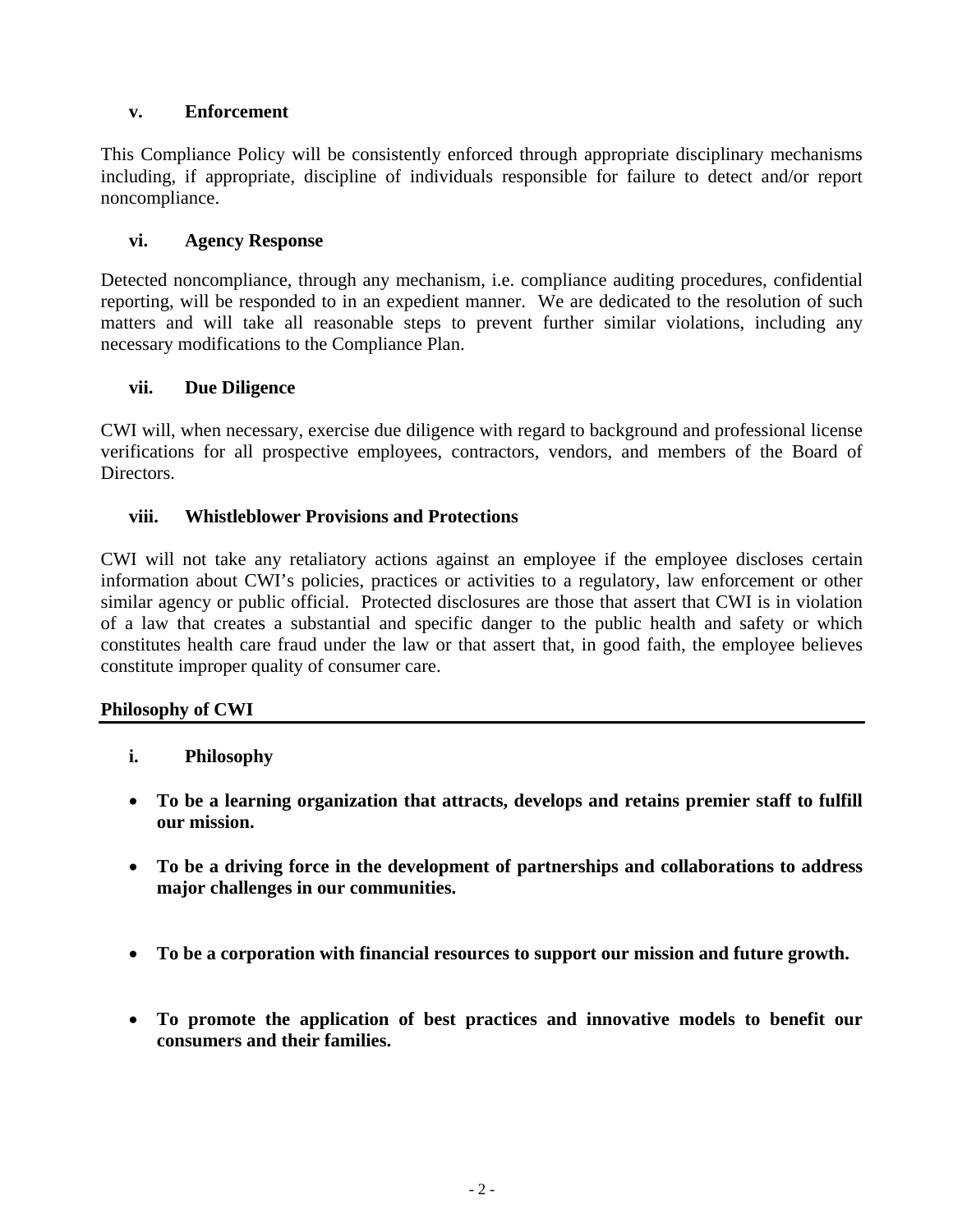#### **ii. Mission**

• **To provide effective programs and services to enhance the quality of life for people with disabilities or other barriers.** 

#### **iii. Expectations**

CWI will ensure that all aspects of consumer care and business conduct are performed in compliance with our mission/vision statement, policies, and procedures, professional standards and applicable governmental laws, rules and regulations and other payer standards. CWI expects every person who provides services to our consumers to adhere to the highest ethical standards and to promote ethical behavior. Any person whose behavior is found to violate ethical standards will be disciplined appropriately.

Employees may not engage in any conduct that conflicts – or is perceived to conflict – with the best interest of CWI. Employees must disclose any circumstances where the employee or his or her immediate family member is an employee, consultant, owner, contractor or investor in any entity that (i) engages in any business or maintains any relationship with CWI; (ii) provides to, or receives from, CWI any consumer referrals; or (iii) competes with CWI. Employees may not, without permission of the Compliance Officer, accept, solicit or offer anything of value from anyone doing business with CWI.

Employees are expected to maintain complete, accurate and contemporaneous records as required by CWI. The term "records" includes all documents, both written and electronic, that relates to the provision of CWI services or provides support for the billing of CWI services. Records must reflect the actual service provided. Any records to be appropriately altered must reflect the date of the alteration, the name, signature and title of the person altering the document and the reason for the alteration, if not apparent. No person shall ever sign the name of another person to any document. Signature stamps shall not be used unless approved in writing by the CEO. Backdating and predating documents is unacceptable and will lead to discipline up to and including termination.

When any person knows or reasonably suspects that the expectations above have not been met, this must be reported to immediate supervisors, the Compliance Officer (CO) or the Chief Executive Officer (CEO), so each situation may be appropriately dealt with. The CO may be reached at (518) 793-4700 x123 and the CEO at (518) 793-4700 x112. Reports may also be made to the Compliance Hotline at (518) 793-4700 x168 or by email via CWI's website (www.CWINC.ORG).

# **II. COMPLIANCE PROGRAM OVERSIGHT**

## **The Role of the Compliance Officer**

## **i. Compliance Officer**

The Board of Directors of CWI appoints the Compliance Officer (CO). The CO has direct lines of communication to the Chief Executive Officer, the Board of Directors and Agency counsel.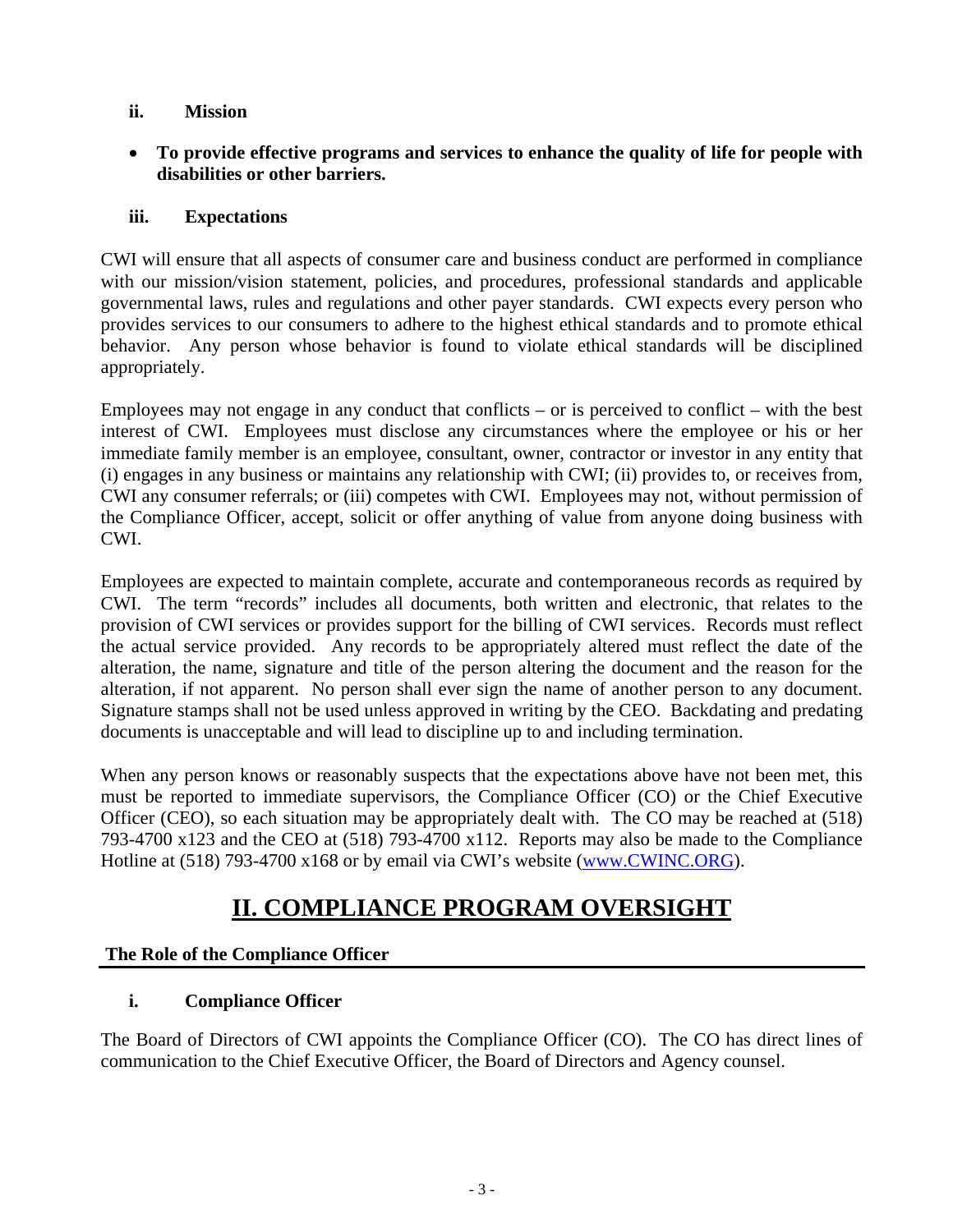#### **ii. Job Duties**

The Compliance Officer is directly obligated to serve the best interests of our agency, consumers and employees. Responsibilities of the Compliance Officer include, but are not limited to:

- Developing and implementing compliance policies and procedures (P&P).
- Overseeing and monitoring the implementation of the compliance program.
- Directing Agency internal audits established to monitor effectiveness of compliance standards.
- Providing guidance to management, medical/clinical program personnel and individual departments regarding P&P and governmental laws, rules and regulations.
- Updating, periodically, the Compliance Plan as changes occur within CWI, and/or in the law and regulations or governmental and third party payers.
- Overseeing efforts to communicate awareness of the existence and contents of the Compliance Plan.
- Coordinating, developing and participating in the educational and training program.
- Guaranteeing independent contractors (consumer care, vendors, billing services, etc.) are aware of the requirements of CWI's Compliance Plan.
- Actively seeking up-to-date material and releases regarding regulatory compliance.
- Maintaining a reporting system (hotline) and responding to concerns, complaints and questions related to the Compliance Plan.
- Acting as a resourceful leader regarding regulatory compliance issues.
- Investigating and acting on issues related to compliance.
- Coordinating internal investigations and implementing corrective action.

#### **The Structure, Duties and Role of the Compliance Committee**

#### **i. Reporting Structure and Purpose**

Compliance Committee members are appointed by the Chief Executive Officer (CEO) and approved by the Board of Directors. Compliance issues are reported by the Compliance Committee to the CEO and Board of Directors, where appropriate. The Compliance Committee's purpose is to advise and assist the Compliance Officer with implementation of the Compliance Plan.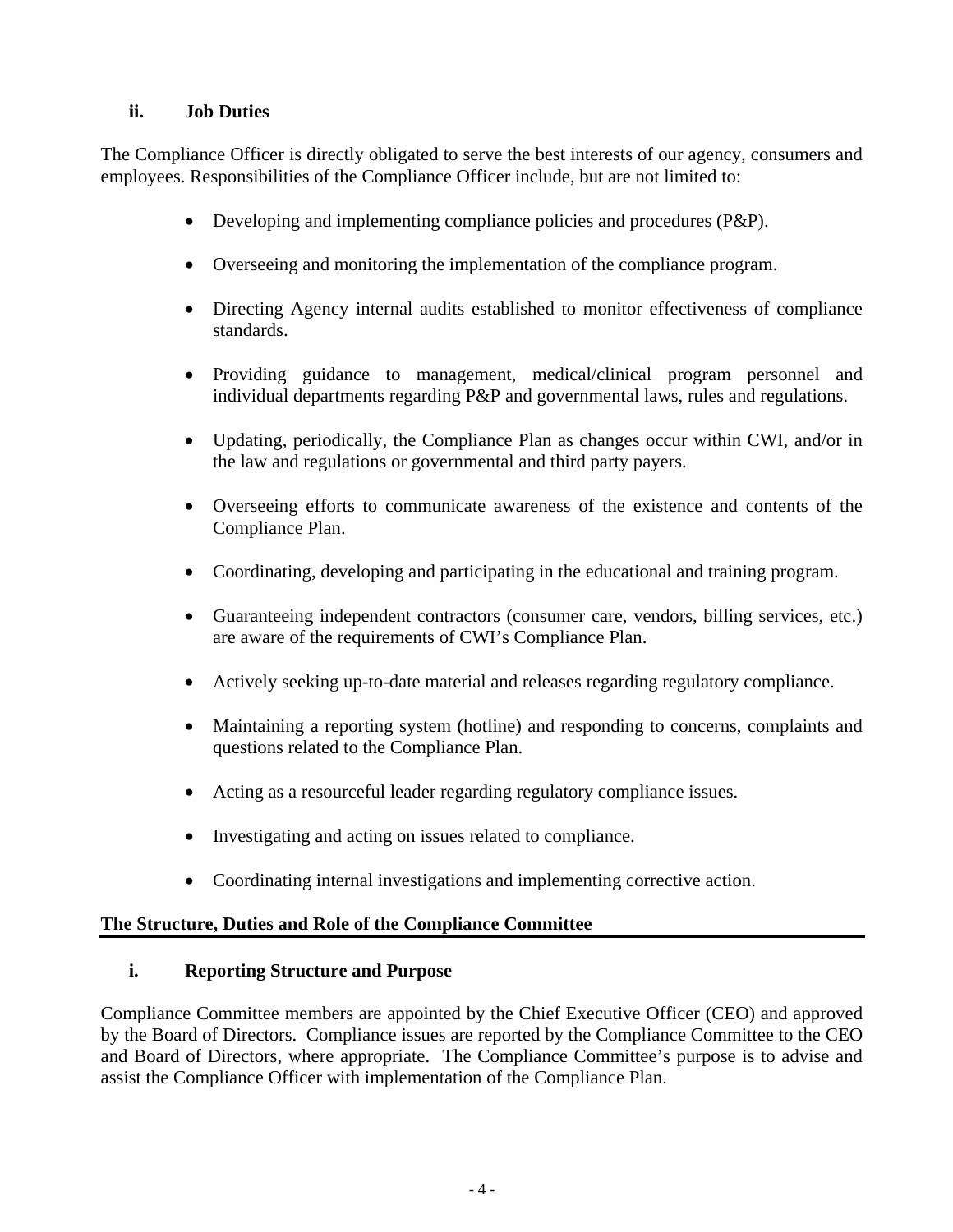#### **ii. Function**

The role of the Compliance Committee include:

- Analyzing the environment where CWI does business, including legal requirements with which it must comply.
- Reviewing and assessing existing P&P that address these risk areas for possible incorporation into the Compliance Plan.
- Working with departments to develop standards and P&P that address specific risk areas and encourage compliance according to legal and ethical requirements.
- Advising and monitoring appropriate departments relative to compliance matters.
- Developing internal systems and controls to carry out compliance standards and policies.
- Monitoring internal and external audits to identify potential non-compliant issues.
- Implementing corrective and preventive action plans.
- Developing a process to solicit, evaluate and respond to complaints and problems.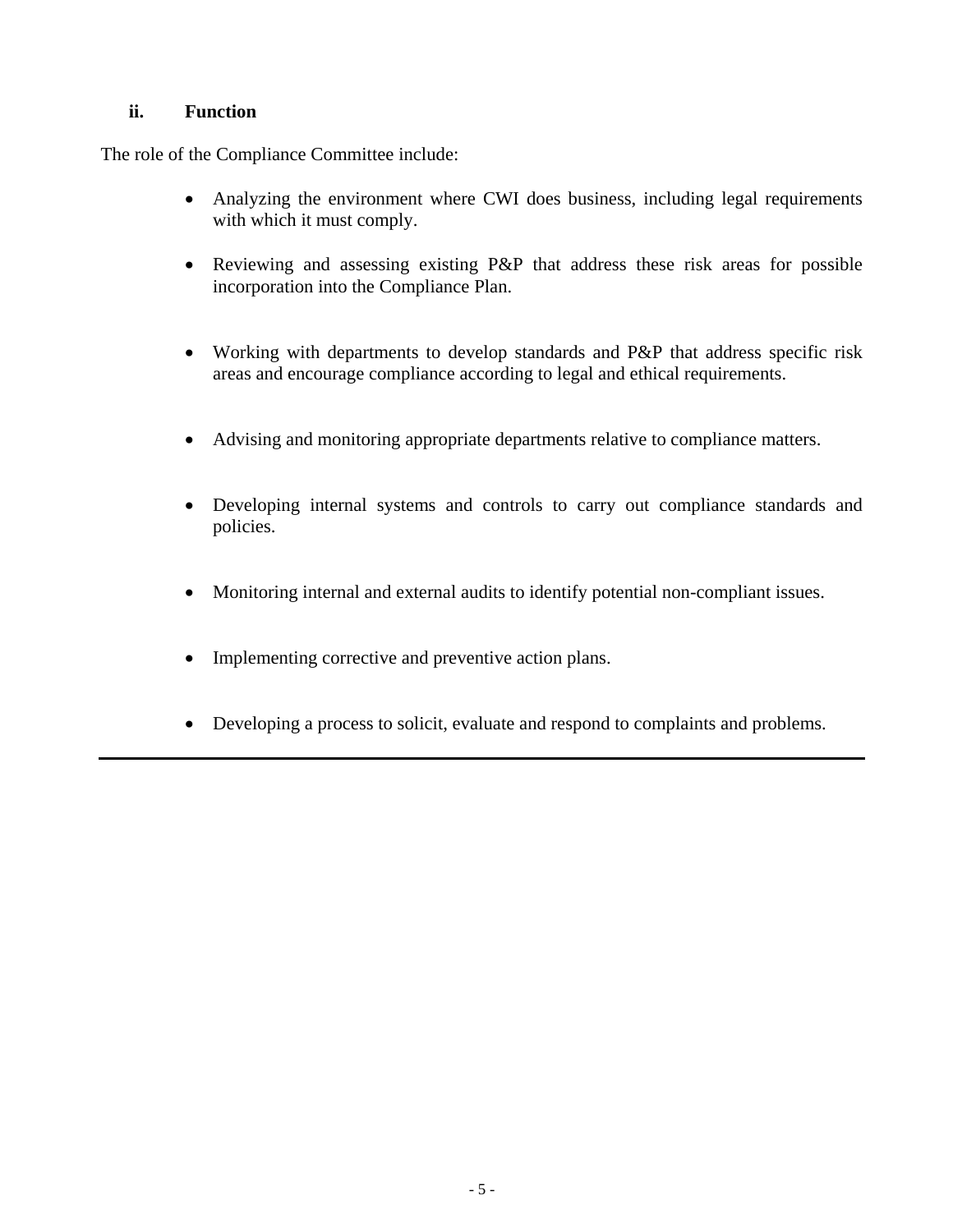#### **Delegation of Substantial Discretionary Authority**

#### **iii. Requirement**

Any employee or prospective employee who holds, or intends to hold, a position with substantial discretionary authority for CWI is required to disclose any name changes and any involvement in non-compliant activities including health care related crimes. In addition, CWI performs reasonable inquiries into the background of such applicants, contractors, vendors and Directors.

The following organizations will be queried with respect to potential employees, contractors, vendors and Members of the Board of Directors:

- a) General services administration: list of parties excluded from federal programs. The URL address is http://epls.gov/epls/servlet/EPLSSearchMain/2.
- b) HHS/OIG cumulative sanction report. The URL address is http://exclusions.oig.hhs.gov/search.html.
- c) NYS Medicaid Fraud Database. The URL address is http://www.health.state.ny.us/nysdoh/medicaid/dqprvpg.htm.
- d) Licensure and disciplinary record with NYS Office of Professional Medical Conduct (Physicians, Physician Assistants) (the URL address is http://www.health.state.ny.us/nysdoh/opmc/main.htm) and/or New York State Department of Education (other licensed professionals) (the URL address is http://www.op.nysed.gov/rasearch.htm#name).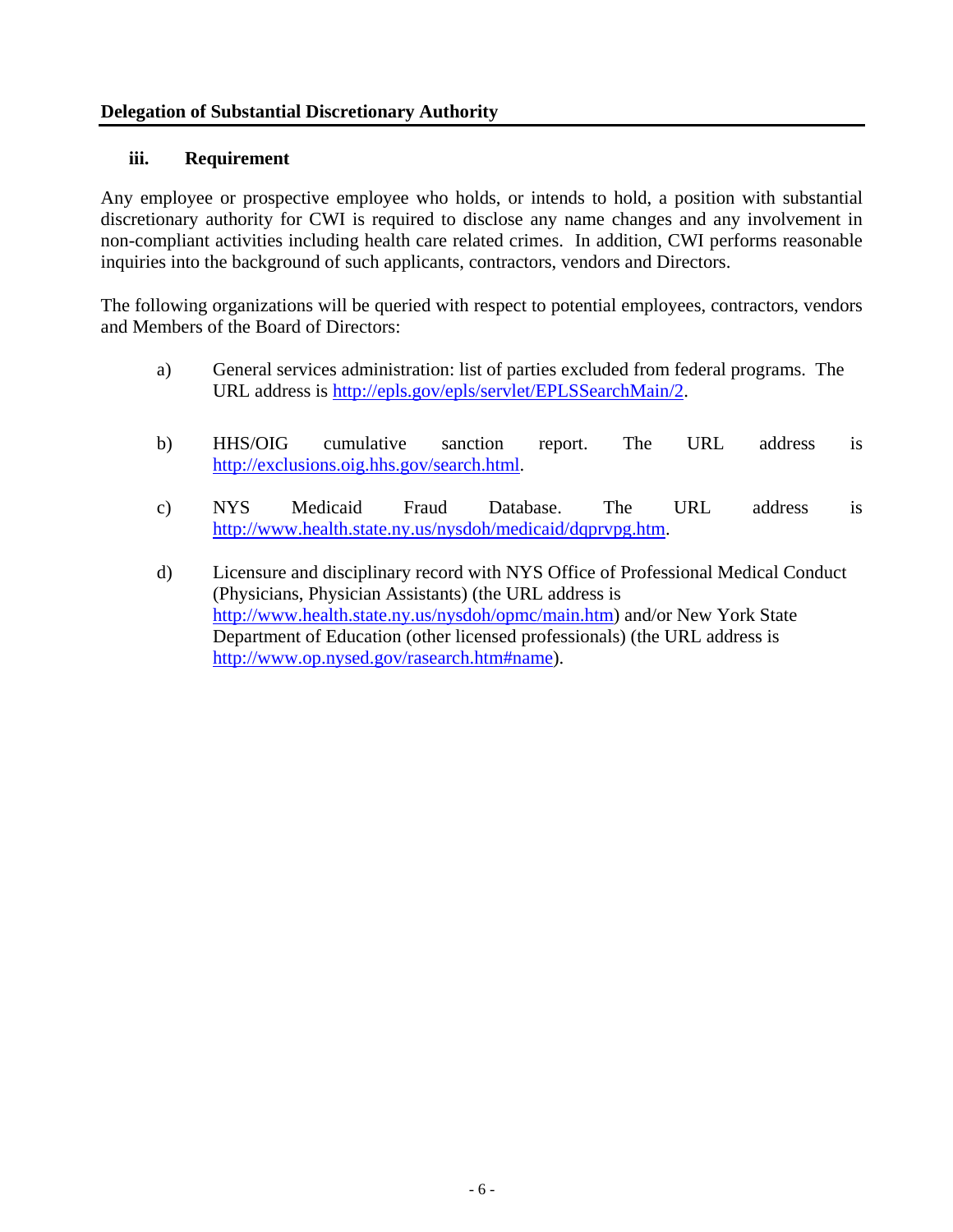#### **i. Expectations**

Education and training are critical elements of the Compliance Plan. Every employee and agent is expected to be familiar and knowledgeable about CWI's Compliance Plan and have a solid working knowledge of his or her responsibilities under the plan. Compliance policies and standards will be communicated to all employees through required participation in training programs.

#### **ii. Training Topics – General**

All personnel and members of the Board of Directors shall participate in training on the topics identified below:

- Government and private payer reimbursement principles;
- Government initiatives;
- History and background of Corporate Compliance;
- Legal principles regarding compliance and Board responsibilities related thereto;
- General prohibitions on paying or receiving remuneration to induce referrals and the importance of fair market value;
- Prohibitions against submitting a claim for services when documentation of the service does not exist to the extent required;
- Prohibitions against signing for the work of another employee;
- Prohibitions against alterations to medical records and appropriate methods of alteration;
- Prohibitions against rendering services without a signed physician's order or other prescription, if applicable;
- Proper documentation of services rendered; and
- Duty to report misconduct.

#### **iii. Training Topics – Targeted**

In addition to the above, targeted training will be provided to all managers and any other employees whose job responsibilities include activities related to compliance topics. Managers shall assist the CO in identifying areas that require specific training and are responsible for communication of the terms of this Compliance Plan to all independent contractors doing business with CWI.

#### **iv. Orientation**

As part of their orientation, each employee and contractor shall receive a written copy of the Compliance Plan, a listing of Corporate Compliance policies and CWI Code of Conduct.

#### **v. Attendance**

All education and training relating to the Compliance Plan will be verified by attendance and a signed acknowledgement of receipt of the Compliance Plan and Code of Conduct. CWI may designate certain employees to receive training at other than training sessions.

Attendance at compliance training sessions is mandatory and is a condition of continued employment.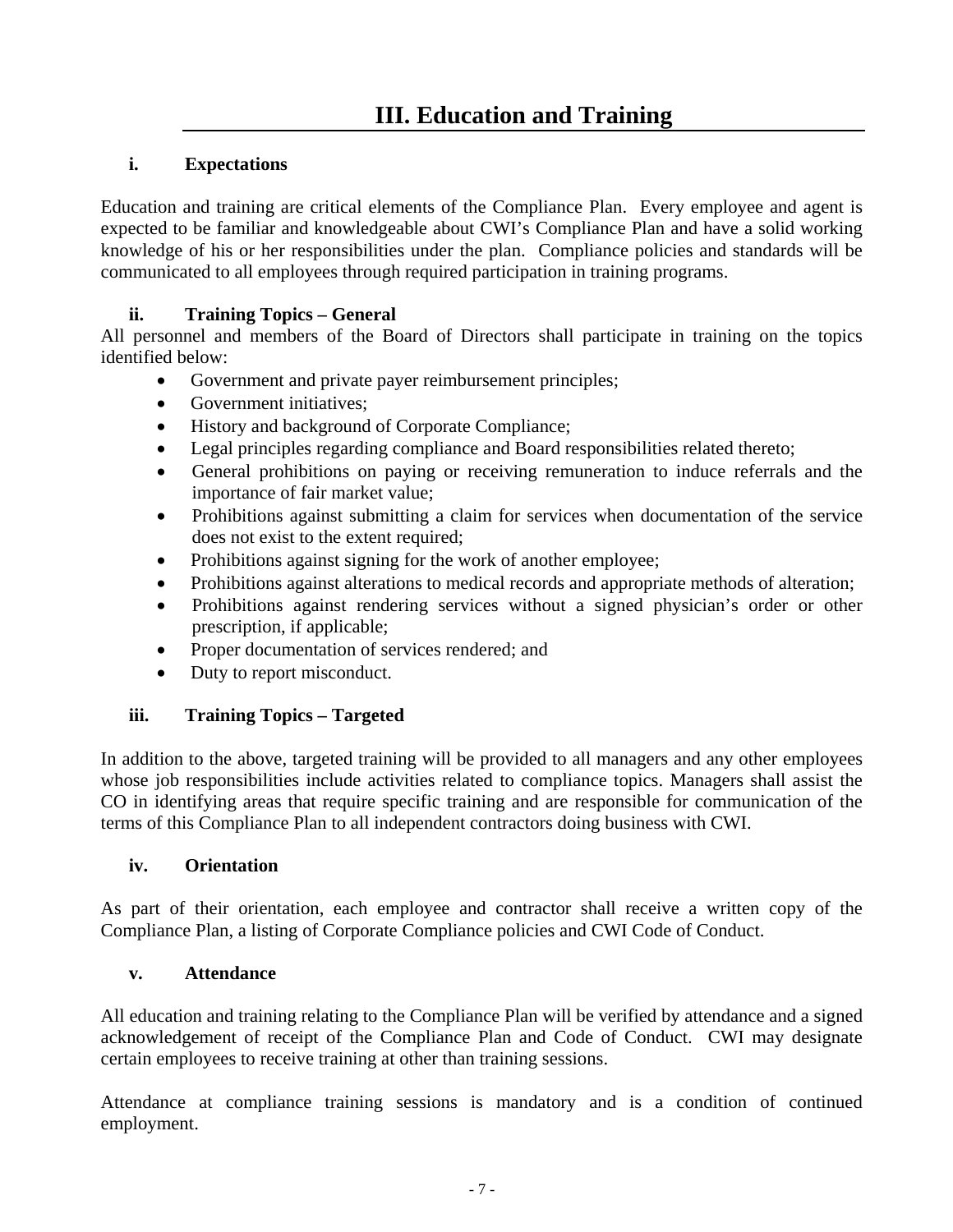# **i. Expectations**

Open lines of communication between the Compliance Officer and every employee and agent subject to this Plan is essential to the success of our Compliance Program. Every employee has an obligation to refuse to participate in any wrongful course of action and to report the actions according to the procedure listed below.

# **ii. Reporting Procedure**

If an employee, contractor or agent witnesses, learns of, or is asked to participate in potential noncompliant activities, in violation of this Compliance Plan, he or she should contact the Compliance Officer, his or her immediate supervisor or the Chief Executive Officer. Reports may be made in person or by calling a Compliance hotline dedicated for the purpose of receiving such notification, mailing information to the Compliance Officer or email it via the Corporate Compliance link on CWI's website (CWINC.ORG). Anonymous reports will be accepted and investigated.

Upon receipt of a question or concern, any supervisor, officer or director shall document the issue at hand and report to the Compliance Officer. Any questions or concerns relating to potential noncompliance by the Compliance Officer should be reported immediately to the Chief Executive Officer.

The Compliance Officer or designee shall record the information necessary to conduct an appropriate investigation of all complaints. If the employee was seeking information concerning the Code of Conduct or its application, the Compliance Officer or designee shall record the facts of the call, the nature of the information sought and respond as appropriate. CWI shall, as much as is possible, protect the anonymity of the employee or contractor who reports any complaint or question.

## **iii. Protections**

The identity of reporters will be safeguarded to the fullest extent possible and will be protected against retribution. Report of any suspected violation of this Plan by following the above shall not result in any retribution. Any threat of reprisal against a person who acts in good faith pursuant to his or her responsibilities under the Plan is acting against the CWI's compliance policy. Discipline, up to and including termination of employment will result if such reprisal is proven.

#### **iv. Guidance**

Any employee and agent may seek guidance with respect to the Compliance Plan or Code of Conduct at any time by following the reporting mechanisms outlined above.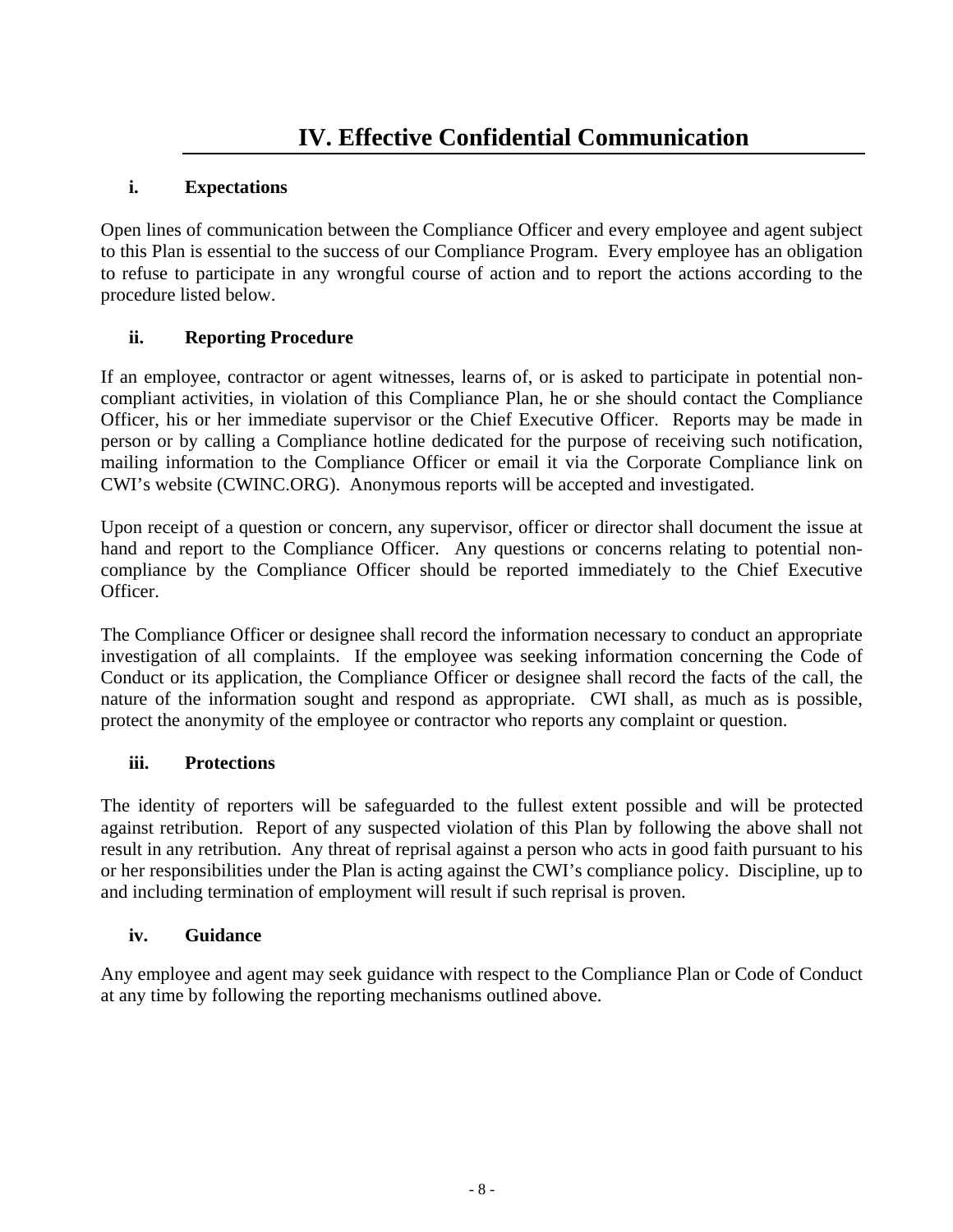# **I. Background Investigations**

For all employees who have authority to make decisions that may involve compliance issues, CWI will conduct a reasonable and prudent background investigation, including a reference check, as part of every employment application.

# **v. Disciplinary Action – General**

Employees who fail to comply with CWI's compliance policy and standards, or who have engaged in conduct that has the potential of impairing CWI's status as a reliable, honest, and trustworthy service provider will be subject to disciplinary action, up to and including termination. Any discipline will be appropriately documented in the employee's personnel file, along with a written statement of reason(s) for imposing such discipline. The Compliance Officer shall maintain a record of all disciplinary actions involving the Compliance Plan and report at least quarterly to the Board of Directors regarding such actions.

# **vi. Performance Evaluation – Supervisory**

CWI's Compliance Program requires that the promotion of, and adherence to, the elements of the Compliance Program be a factor in evaluating the performance of CWI employees and contractors. They will be periodically trained in new compliance policies and procedures. In addition, all managers and supervisors will:

- a. Discuss with all supervised employees the compliance policies and legal requirements applicable to their function.
- b. Inform all supervised personnel that strict compliance with these policies and requirements is a condition of employment.
- c. Disclose to all supervised personnel that CWI will take disciplinary action up to and including termination or revocation of privileges for violation of these policies and requirements.

## **vii. Disciplinary Action – Supervisory**

Managers and supervisors will be sanctioned for failure to adequately instruct their subordinates, or for failing to detect noncompliance with applicable policies and legal requirements, where reasonable diligence on the part of the manager or supervisor would have led to the earlier discovery of any problems or violations and would have provided CWI with the opportunity to correct them.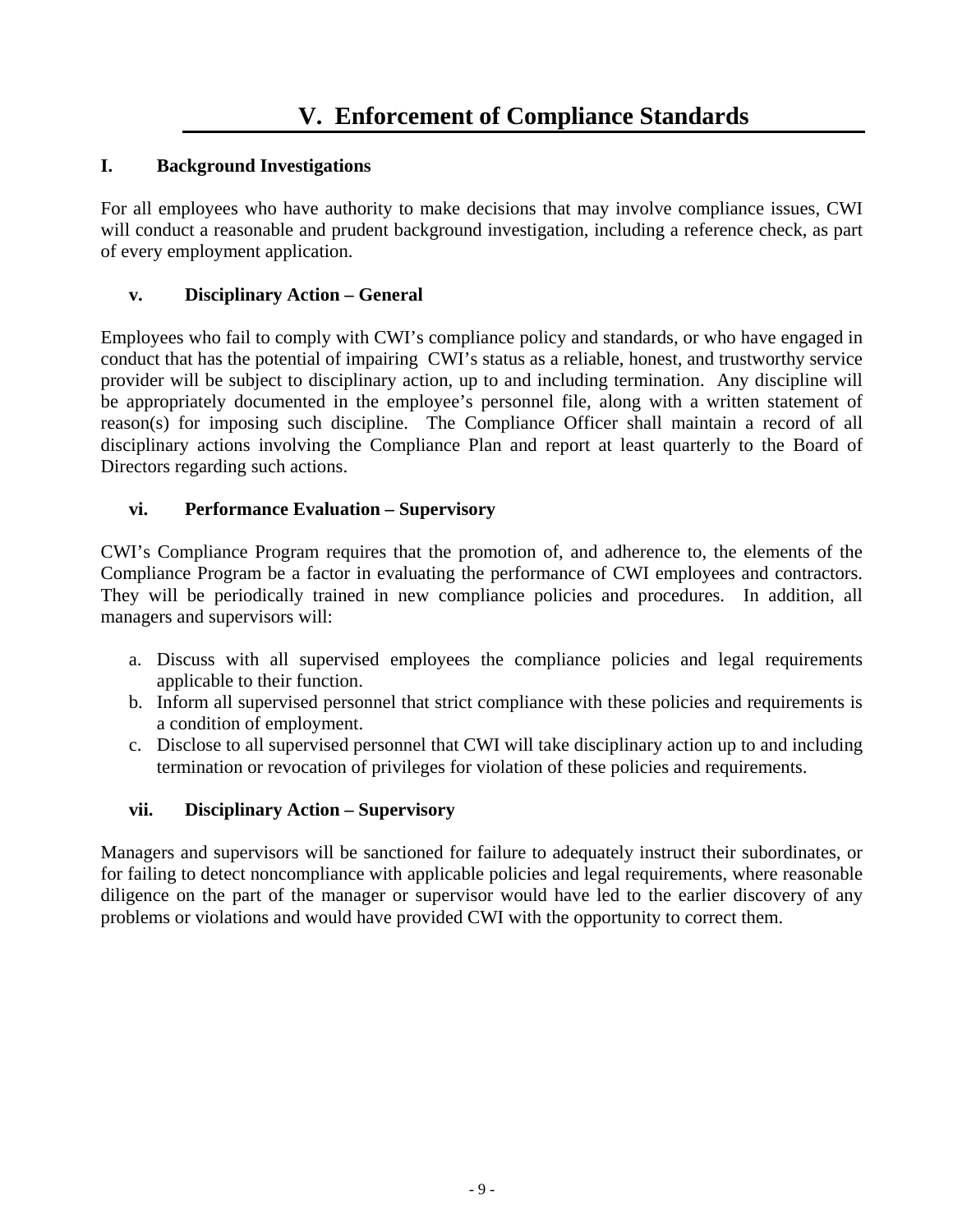# **VI. Auditing and Monitoring of Compliance Activities**

#### **i. Internal Audits**

Ongoing evaluation is critical in detecting non-compliance and will help ensure the success of CWI's Compliance Program. An ongoing auditing and monitoring system, implemented by the Compliance Officer, in consultation with the Compliance Committee, is an integral component of our auditing and monitoring systems. This ongoing evaluation shall include the following:

- Review of relationships with third-party contractors, specifically those with substantive exposure to government enforcement actions;
- Compliance audits of compliance policies and standards; and
- Review of documentation and billing relating to claims made to federal, state and private payers for reimbursement, performed internally or by an external consultant as determined by Compliance Officer and Compliance Committee.

The audits and reviews will examine CWI's compliance with specific rules and policies through onsite visits, personnel interviews, general questionnaires (submitted to employees and contractors), and consumer record documentation reviews.

#### **ii. Plan Integrity**

Additional steps to ensure the integrity of the Compliance Plan will include:

- Annual review with legal counsel of all records of communications and reports by all employees or contractors kept in accordance with this Plan.
- The Compliance Officer will be notified immediately in the event of any visits, audits, investigations or surveys by any federal or state agency or authority, and shall immediately receive a photocopy of any correspondence from any regulatory agency charged with licensing CWI and/or administering a federally or state-funded program or County-funded program with which CWI participates.
- Establishment of a process detailing ongoing notification by the Compliance Officer to all appropriate personnel of any changes in laws, regulations or policies, as well as appropriate training to assure continuous compliance.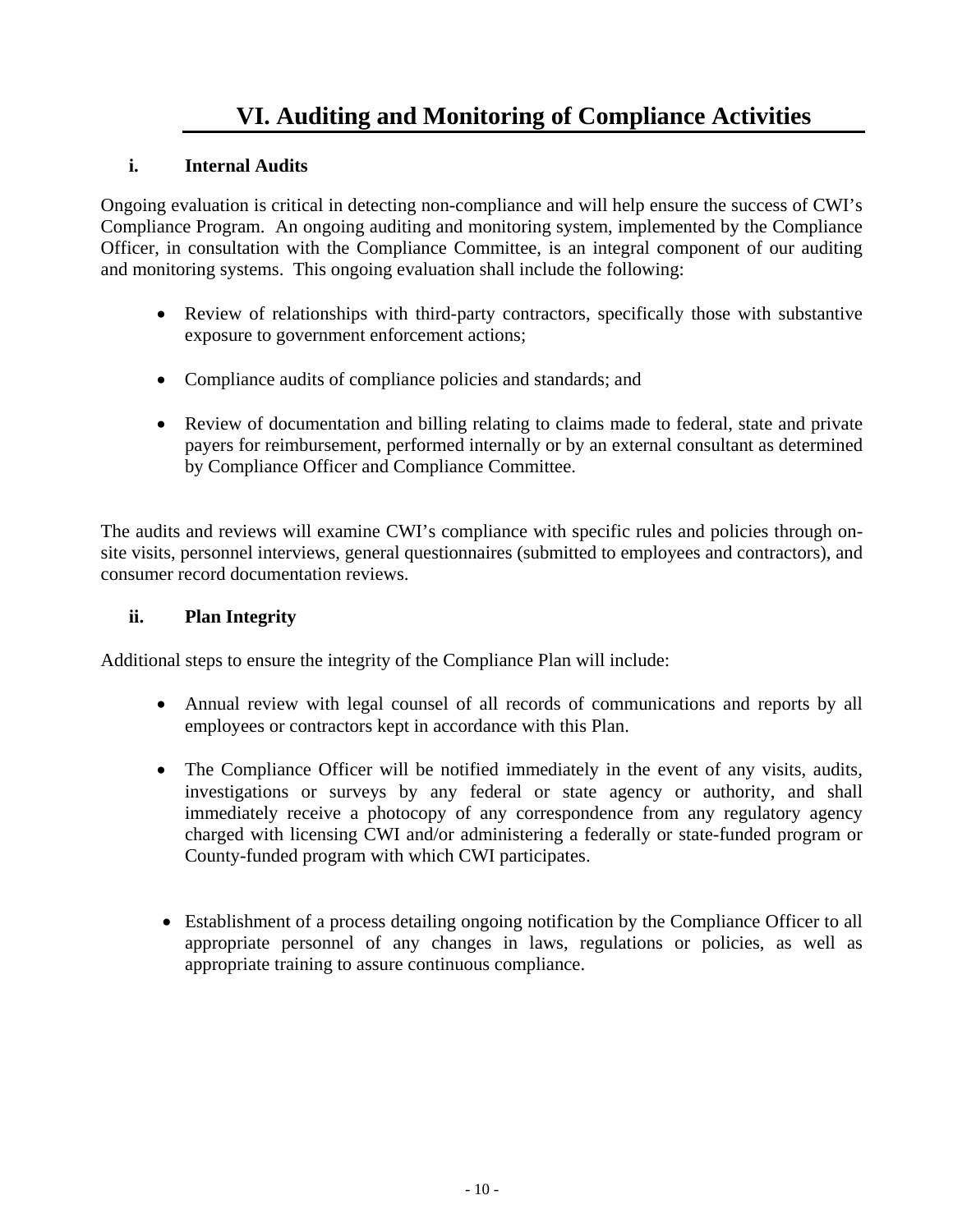#### **i. Violation Detection**

The Compliance Officer, Chief Executive Officer and the Compliance Committee shall determine whether there is any basis to suspect that a violation of the Compliance Plan has occurred.

If it is determined that a violation *may have* occurred, the matter shall be referred to legal counsel, who, with the assistance of the Compliance Officer, shall conduct a more detailed investigation. This investigation may include, but is not limited to, the following:

- Interviews with individuals having knowledge of the facts alleged;
- A review of documents; and
- Legal research and contact with governmental agencies for the purpose of clarification.

If advice is sought from a governmental agency, the request and any written or oral response shall be fully documented.

#### **ii. Reporting**

At the conclusion of an investigation involving legal counsel, he/she shall issue a report to the Compliance Officer, Chief Executive Officer, and Compliance Committee summarizing his or her findings, conclusions and recommendations and will render an opinion as to whether a violation of the law has occurred.

The report will be reviewed with legal counsel in attendance. Any additional action will be on the advice of counsel.

The Compliance Officer shall report to the Compliance Committee regarding each investigation conducted.

#### **iii. Rectification**

If CWI identifies that an overpayment was received from any third party payer, the appropriate regulatory (funder) and/or prosecutorial (attorney general/police) authority will be appropriately notified with the advice and assistance of counsel. It is our policy to not retain any funds which are received as a result of overpayments. In instances where it appears an affirmative fraud may have occurred, appropriate amounts shall be returned after consultation and approval by involved regulatory and/or prosecutorial authorities. Systems shall also be put in place to prevent such overpayments in the future.

## **iv. Record Keeping**

Regardless of whether a report is made to a governmental agency, the Compliance Officer shall maintain a record of the investigation, including copies of all pertinent documentation. This record will be considered confidential and privileged and will not be released without the approval of the Chief Executive Officer or legal counsel.